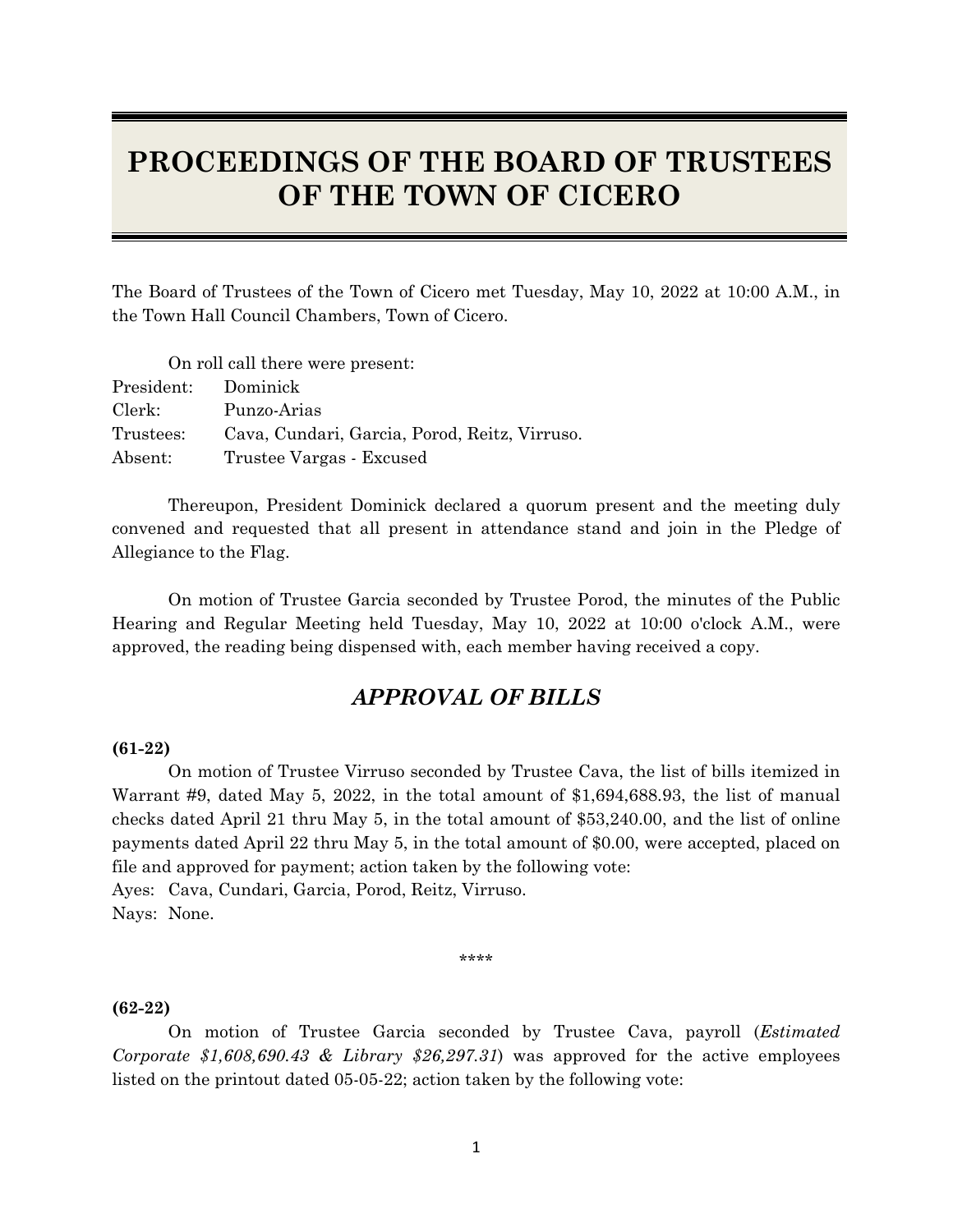Ayes: Cava, Cundari, Garcia, Porod, Reitz, Virruso. Nays: None.

\*\*\*\*

#### **(63-22)**

By Trustee Cava:

RESOLVED, that the Town of Cicero Animal Shelter personnel health insurance premium for the month of April/2022, prepared by Local 705 I.B.T. Health & Welfare and Pension Fund, in the total amount of \$14,040.00, be accepted, placed on file and approved for payment.

Which was on motion of Trustee Cava seconded by Trustee Garcia, approved by the following vote:

Ayes: Cava, Cundari, Garcia, Porod, Reitz, Virruso. Nays: None.

## *BLOCK PARTY PERMIT*

#### **(64-22)**

On motion of Trustee Garcia seconded by Trustee Porod, permission was granted the residents in the 3400 block of 60<sup>th</sup> Court to conduct a block party on July 16, contingent upon compliance of all town ordinances; action taken by the following vote: Ayes: Cava, Cundari, Garcia, Porod, Reitz, Virruso. Nays: None.

## *PROCLAMATION*

#### **(65-22)**

On motion of Trustee Porod seconded by Trustee Garcia, the Proclamation declaring the week of May 21 to May 27, 2022 as SAFE BOATING WEEK in the Town of Cicero was accepted, placed on file and approved for passage by the following vote: Ayes: Cava, Cundari, Garcia, Porod, Reitz, Virruso. Nays: None.

## *REPORT*

#### **(66-22)**

On motion of Trustee Virruso seconded by Trustee Garcia, the Collector's Office Report (*\$2,877,576.00*) and the Revenue Summary Report (*\$829,515.91*) for the month of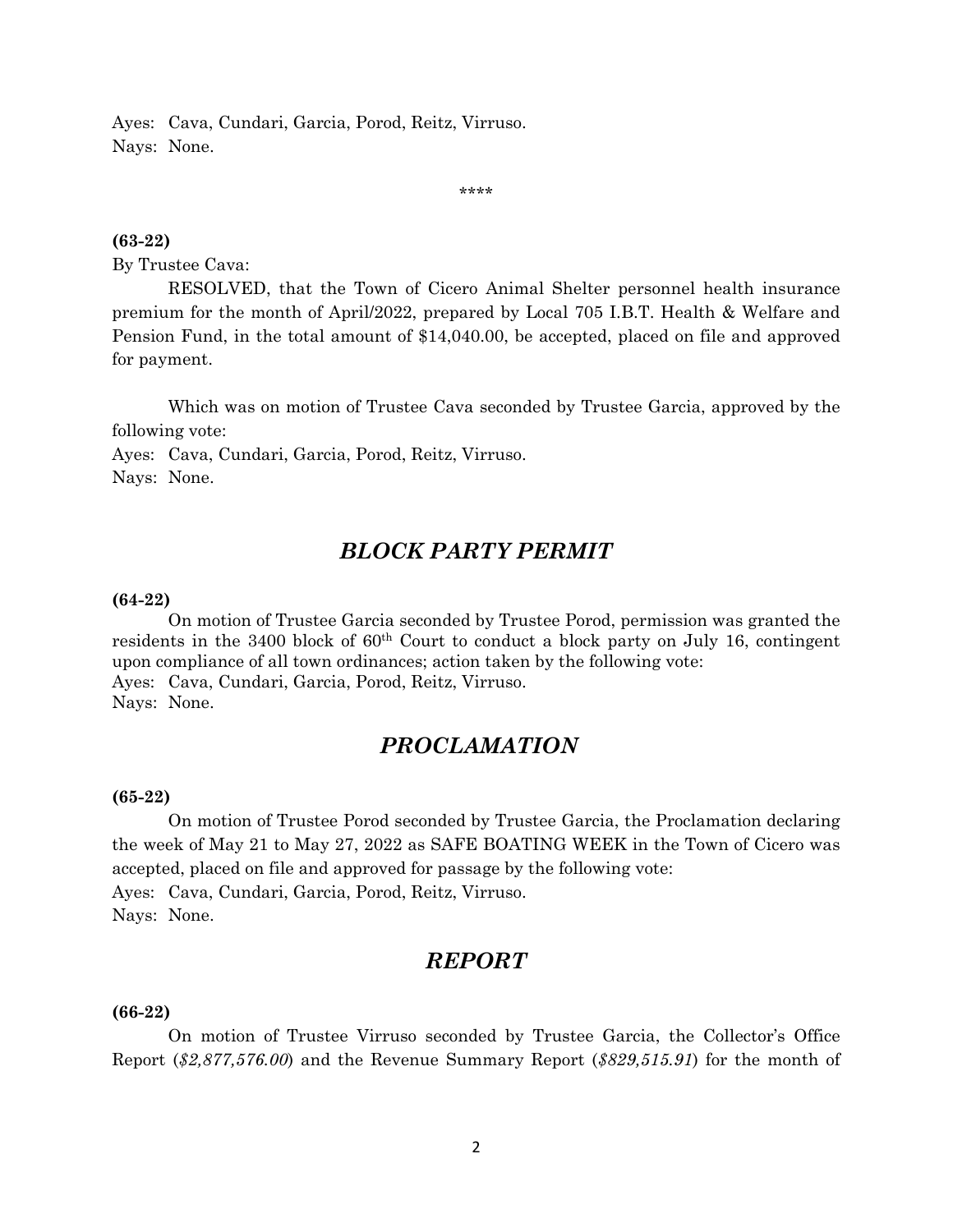April/2022, submitted by Fran Reitz, Collector, was accepted and placed on file; action taken by the following vote: Ayes: Cava, Cundari, Garcia, Porod, Reitz, Virruso.

Nays: None.

### *ORDINANCES*

#### **("O" 24-22)**

On motion of Trustee Garcia seconded by Trustee Porod, the Ordinance authorizing and approving the purchase of two (2) garbage trucks for the Town *(Two (2) 2023 garbage truck chassis from Rush Trucking Centers for the total amount of \$180,898.00 and two (2) 2023 rear loaders from McNeilus Dodge Center for the total amount of \$203,124.00)* was accepted, placed on file and approved for passage by the following vote: Ayes: Cava, Cundari, Garcia, Porod, Reitz, Virruso. Nays: None.

\*\*\*\*

#### **("O" 25-22)**

On motion of Trustee Virruso seconded by Trustee Cava, the Ordinance granting a sign variance for the operation of an existing Jimmy Johns restaurant at 3312 South Cicero Avenue-Unit B, was accepted, placed on file and approved for passage by the following vote: Ayes: Cava, Cundari, Garcia, Porod, Reitz, Virruso. Nays: None.

\*\*\*\*

#### **("O" 26-22)**

On motion of Trustee Garcia seconded by Trustee Reitz, the Ordinance granting a parking variance for the operation of a dental office at 5912 West Cermak Rd, was accepted, placed on file and approved for passage by the following vote:

Ayes: Cava, Cundari, Garcia, Porod, Reitz, Virruso. Nays: None.

\*\*\*\*

#### **("O" 27-22)**

On motion of Trustee Cava seconded by Trustee Garcia, the Ordinance granting a special use permit for the installation of certain equipment on and around an existing freestanding cellular tower at  $34<sup>th</sup>$  Street & Central Avenue was accepted, placed on file and approved for passage by the following vote: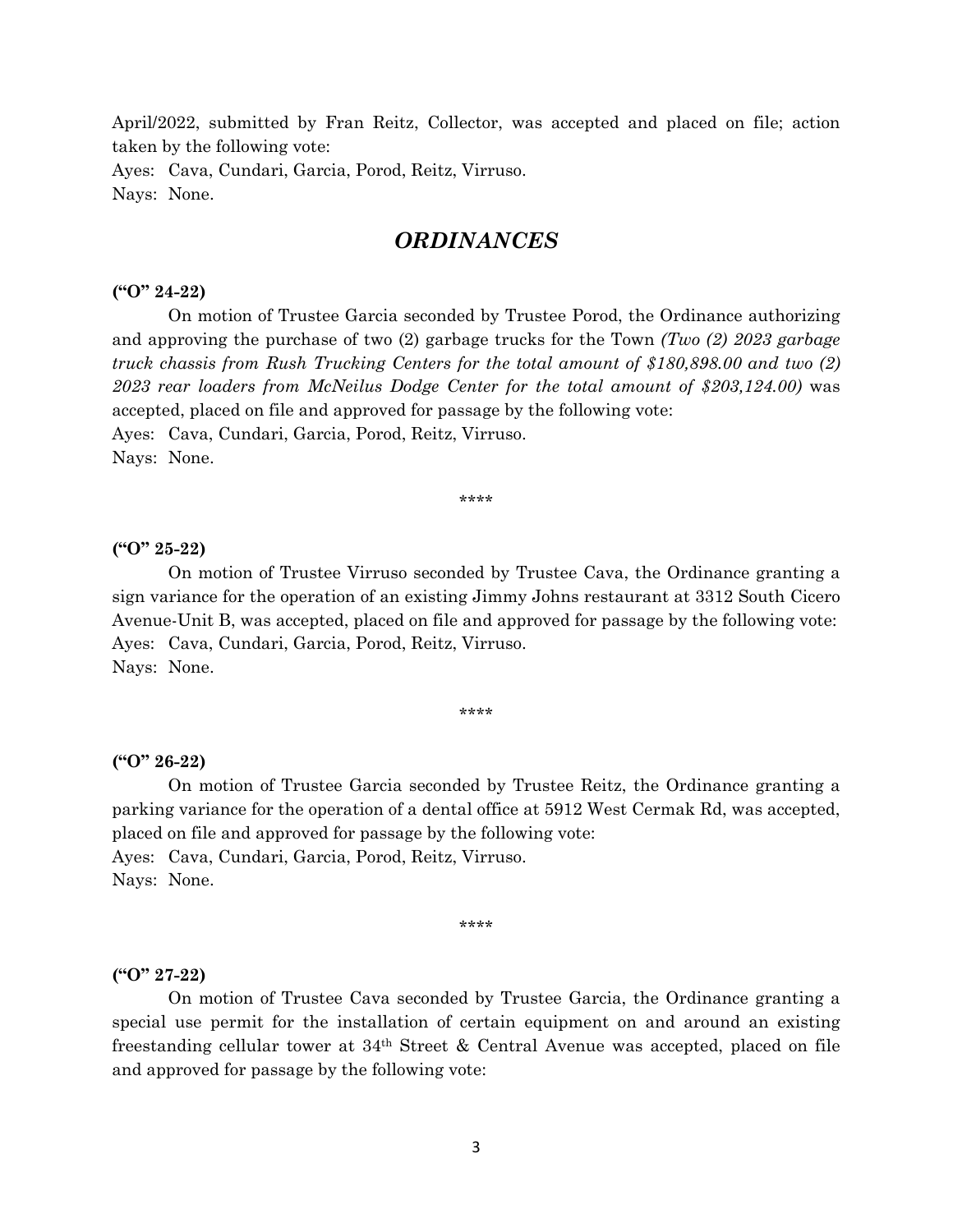Ayes: Cava, Cundari, Garcia, Porod, Reitz, Virruso. Nays: None.

\*\*\*\*

#### **("O" 28-22)**

On motion of Trustee Virruso seconded by Trustee Cava, the Ordinance granting a parking variance for the operation of a liquor store at 5904 West 26th Street was accepted, placed on file and approved for passage by the following vote: Ayes: Cava, Cundari, Garcia, Porod, Reitz, Virruso. Nays: None.

### *RESOLUTIONS*

#### **("R" 55-22)**

On motion of Trustee Garcia seconded by Trustee Cava, the Resolution authorizing execution of the Federal Fiscal Year 2022 Certifications and Assurances for FTA Assistance Programs for the Town *(In connection with PACE's Vanpool services)* was accepted, placed on file and approved for adoption by the following vote: Ayes: Cava, Cundari, Garcia, Porod, Reitz, Virruso.

Nays: None.

\*\*\*\*

#### **("R" 56-22)**

On motion of Trustee Virruso seconded by Trustee Porod, the Resolution authorizing and approving certain quotes from Current Technologies Corporation for equipment and services for the Town *(Wireless network for surveillance camera system upgrade for the Cicero Police Department in the total amount of \$49,925.12),* was accepted, placed on file and approved for adoption by the following vote:

Ayes: Cava, Cundari, Garcia, Porod, Reitz, Virruso. Nays: None.

\*\*\*\*

#### **("R" 57-22)**

On motion of Trustee Cava seconded by Trustee Garcia, the Resolution authorizing and approving certain invoices from Faust, Inc. DBA ABC Automotive Electronics for services provided to the Town *(For two (2) police patrol package installations for the Cicero Police Department in the total amount of \$23,044.62)*, was accepted, placed on file and approved for adoption by the following vote: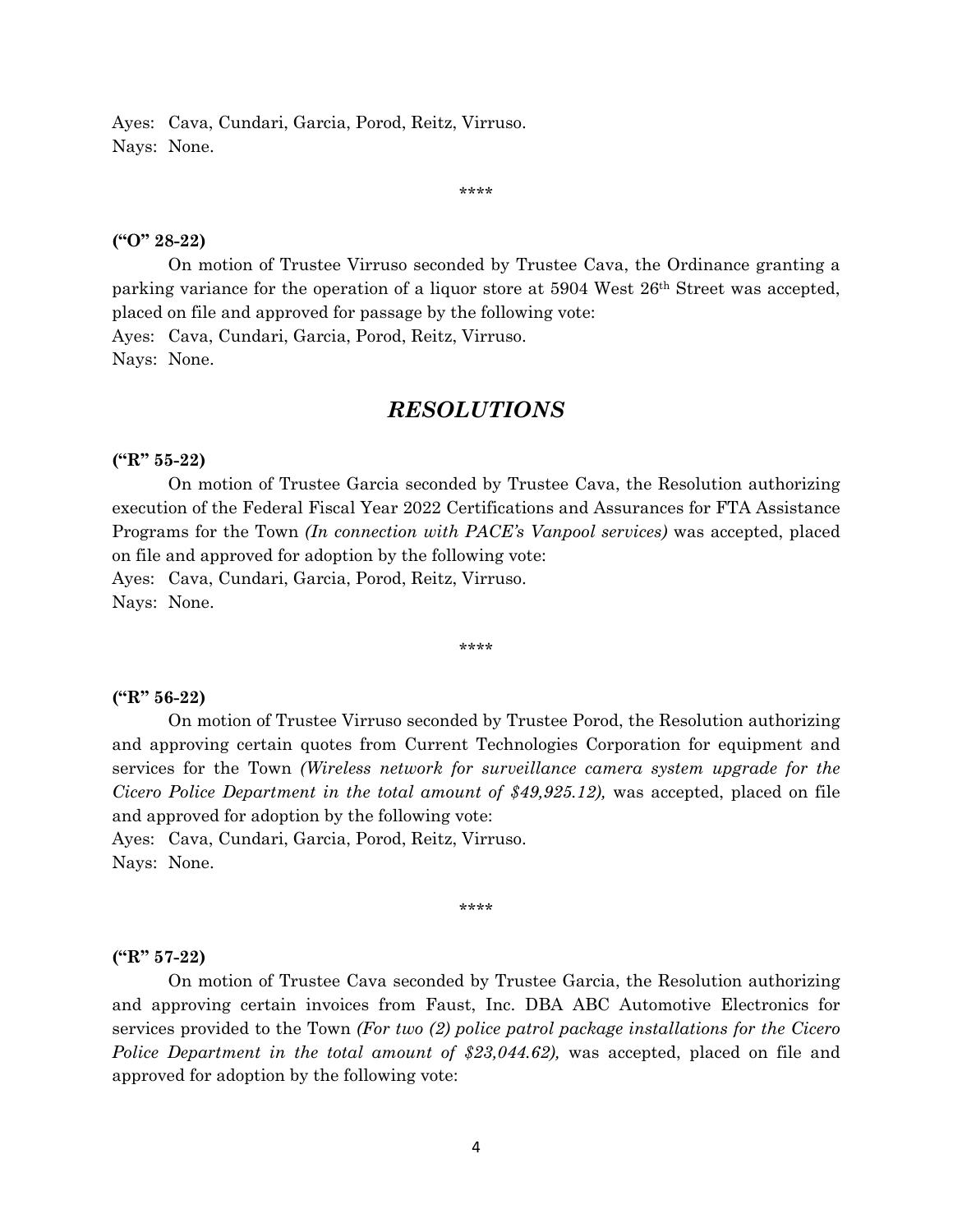Ayes: Cava, Cundari, Garcia, Porod, Reitz, Virruso. Nays: None.

\*\*\*\*

#### **("R" 58-22)**

On motion of Trustee Porod seconded by Trustee Garcia, the Resolution authorizing and approving an invoice from K Signs & Design for services provided to the Town *(For bumper stickers, business cards and plastic bags for the Cicero Safety Town Department in the total amount of \$11,420.00),* was accepted, placed on file and approved for adoption by the following vote:

Ayes: Cava, Cundari, Garcia, Porod, Reitz, Virruso. Nays: None.

\*\*\*\*

#### **("R" 59-22)**

 On motion of Trustee Garcia seconded by Trustee Cava, the Resolution authorizing and approving the settlement of litigation and the execution of a settlement agreement in the case Christopher Cotton V. Town of Cicero for the Town *(Case Nos. 2019 WC 003518),*  was accepted, placed on file and approved for adoption by the following vote: Ayes: Cava, Cundari, Garcia, Porod, Reitz, Virruso.

Nays: None.

### *NEW BUSINESS*

#### **(67-22)**

On motion of Trustee Porod seconded by Trustee Garcia, the Board concurred with the recommendation of Board of Fire, Police and Public Safety Commissioners for the promotion of Steve Schwar to the rank of Assistant Chief of Emergency Medical Services in the Cicero Fire Department; action taken by the following vote: Ayes: Cava, Cundari, Garcia, Porod, Reitz, Virruso. Nays: None.

Chief Michael Piekarski administered the oath of office to newly promoted Assistant Chief of Emergency Medical Service Steve Schwar.

\*\*\*\*

President Dominick opened the meeting to the public for their comments.

President Dominick wished everyone a Happy Mother's Day and recapped on the success of another Cinco De Mayo Festival.